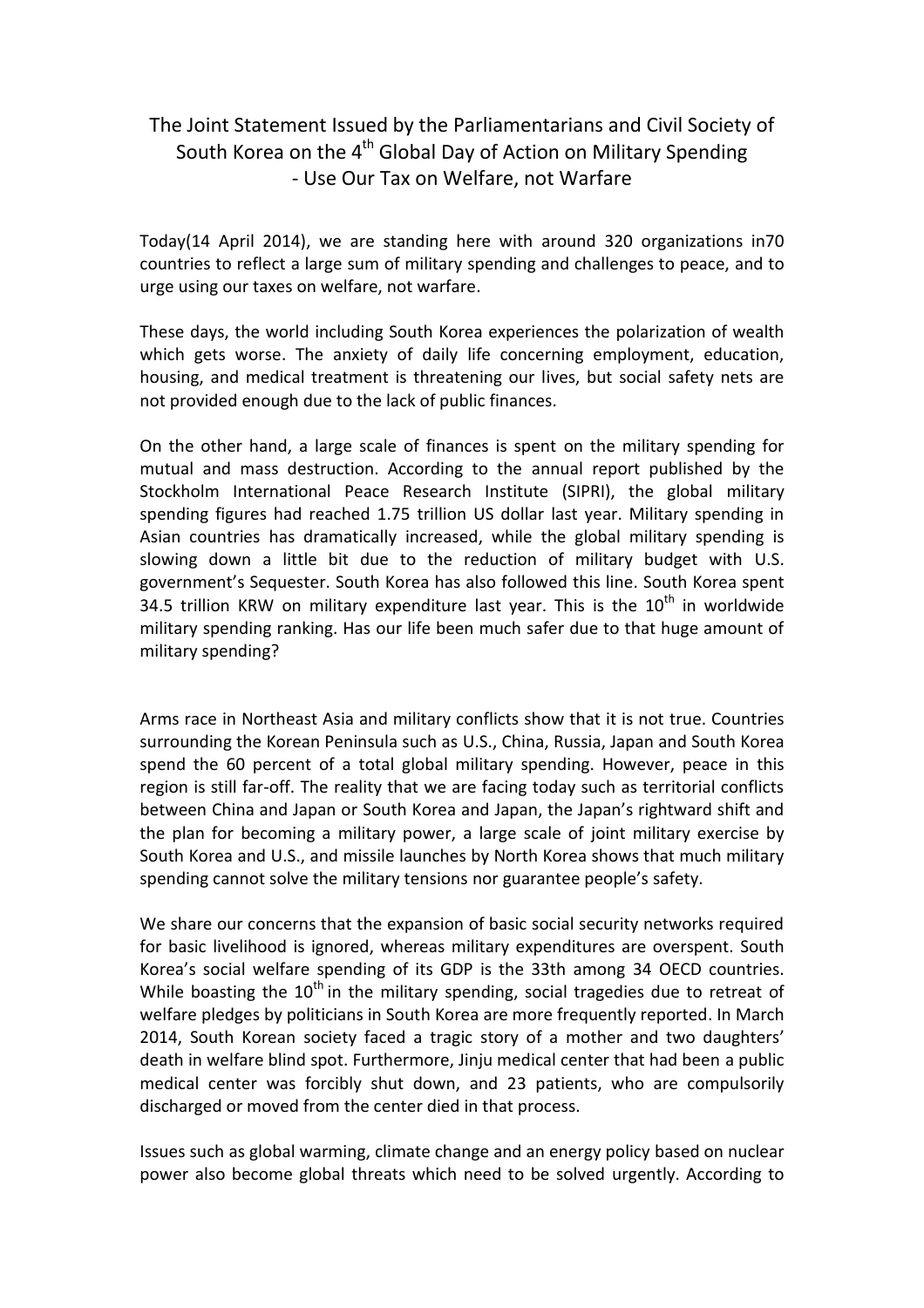the reports published by World Bank, if the 5 percent of total global military spending is used to eradicate poverty, the UN's Millennium Development Goals(MDGs) that make the impoverished population in the world reduced by half by 2015 can be realized. However, while a huge amount of budget has spent for military spending during wars in Iraq and Afghanistan, the promise of countering poverty has not yet fulfilled. Hence, it is the time for us to raise question: What are the most urgent and crucial threats to our lives?

Accordingly, on the Global Day of Actions on Military Spending, members of the National Assembly and civil society organizations in South Korea propose as follows under the current situation that the peace on the Korean Peninsula and Northeast Asia becomes far-off due to the dramatic rise of military spending, and retreat of a welfare policy;

1. We urge the government to freeze/reduce national defense budget in order to strengthen social safety nets. Increasing military expenditure in a limited national budget means decreasing welfare expenditure. What is the most urgent for us is to remove unstable factors in daily lives such as alleviation of economic polarization, job creation, expansion of medical services, solution for housing problem, and support for childcare and marginalized class. Finances secured by reducing military spending should be priorly distributed to solve various anxious factors in people's daily lives. Reducing military spending and expanding welfare system is away to prepare for unification of South and North Korea. For reunification of two Koreas, the government should first alleviate economic polarization by strengthening social safety nets, and prepare foundation of social integration.

1. We urge the government to establish a permanent peace system by seeking ways for constructing mutual trust and developing peaceful relationship with North Korea. Constant expansion of military spending only encourages mutual threats with North Korea, makes the relationship get extreme, and never brings us the peace of the Korea Peninsula. Especially under the present condition that military gaps between two Koreas are widening, it is desirable and realistic that we suggest freeze and reduction of military spending before North Korea. Furthermore, we should start dialogue to transform unstable armistice system that is resulted in military distrust into peace system.

1. We expect that global efforts to eliminate nuclear threats should be paid off as soon as possible. Nuclear weapon is the most inhumane weapon that can cause human annihilation. Policy that depends on the nuclear deterrence cannot protect anyone. Instead, people living in these countries who adopted this policy are exposed to bigger nuclear threats. Nuclear weapon agreement proposed by the UN Secretary-General Ban Gi-Moon should be signed as soon as possible. Also, Northeast Asian Nuclear Weapon Free Zone to remove the nuclear threats in Northeast Asia and the Korean Peninsula should be started. The starting point is to resume the Six-Party Talks immediately and to start dialogue about well-balanced ways to realize peace system and denuclearization in the Korean Peninsula.